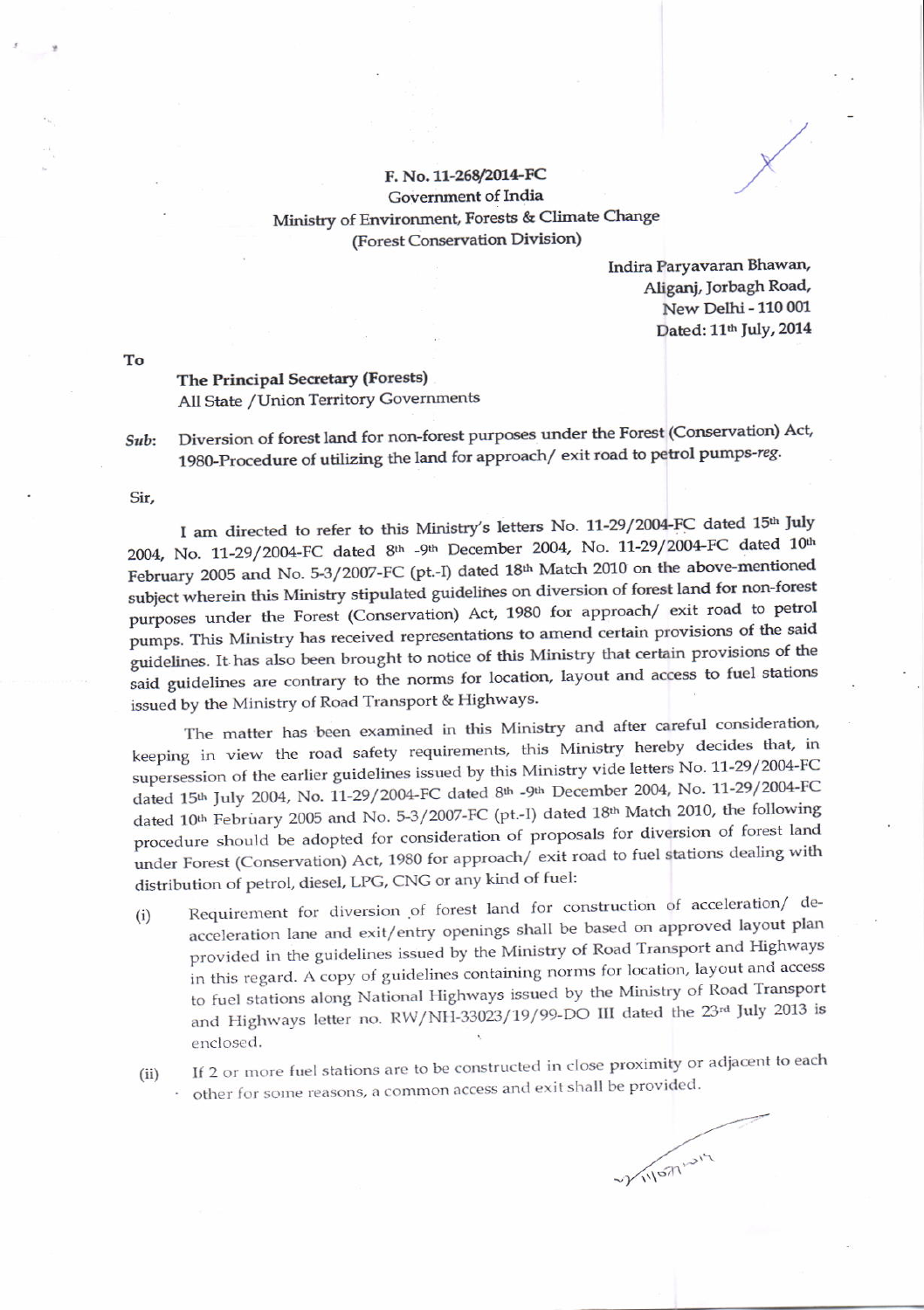- Fuel stations should generally be a part of rest area complex having other amenities  $(iii)$ like place for parking, toilets, restaurants, rest rooms, shops etc. Proper planning should be done by the user agencies, in advance, for construction of such complexes along the highways so that destruction of road side forest is minimized.
- In case approval under the Forest (Conservation) Act, 1980 for diversion of whole or  $(iv)$ a part of the forest land proposed to be utilised for construction of approach road for a fuel station has already been accorded by the Central Government for construction/widening of a road, approval under the Forest (Conservation) Act, 1980 for use of such forest land for construction of approach/ exit for fuel station will be required only if it involves clearing of or felling of any tree.
- Suitable signs and markings showing the location of the fuel station may be provided  $(v)$ without disturbing the road side plantations.
- Entire periphery of the establishment should be lined up with tree plantation at a  $(vi)$ close spacing of 1.0 to 1.5 meter keeping an offset of 1.5 meter form the boundary, with light crown trees which will maintain greenery without compromising with the land requirement of the establishment.
- Suitable plantations should be raised by the User Agency along the approach roads,  $(vii)$ separator island and other vacant areas in addition to the Compensatory Afforestation, required to be raised as per the extant guidelines

I am further directed to say that proposals for diversion of forest land under Forest (Conservation) Act, 1980 for approach/ exit road to fuel stations which are presently pending before the Regional Offices of this Ministry will be returned back to the State Government concerned in case requirement of forest land proposed to be diverted has not been assessed on the basis of the approved layout plan provided in the guidelines issued by the Ministry of Road Transport and Highways, in this regard.

This issue with the approval of the competent authority.

Encl.: As above.

Yours faithfully,

7/11/07/ (H.C. Chaudhary) Director

## Copy to:-

- Prime Minister's Office (kind attn.: Shri Santosh D. Vaidya, Director) 1.
- Secretary, Ministry of Road Transport and Highways, Government of India, New  $2.$ Delhi.
- The Secretary (Coordination), Cabinet Secretariat, Rashtrapati Bhawan, New Delhi. 3.
- Principal Chief Conservator of Forests, all State/UT Governments.  $4.$
- Nodal Officer, the Forest (Conservation) Act, 1980, all State/UT Governments. 5.
- All Regional Offices, Ministry of Environment, Forests and Climate Change 6. (MoEFCC), Government of India (Gol).
- Joint Secretary in-charge, Impact Assessment Division, MoEFCC, GoI. 7.